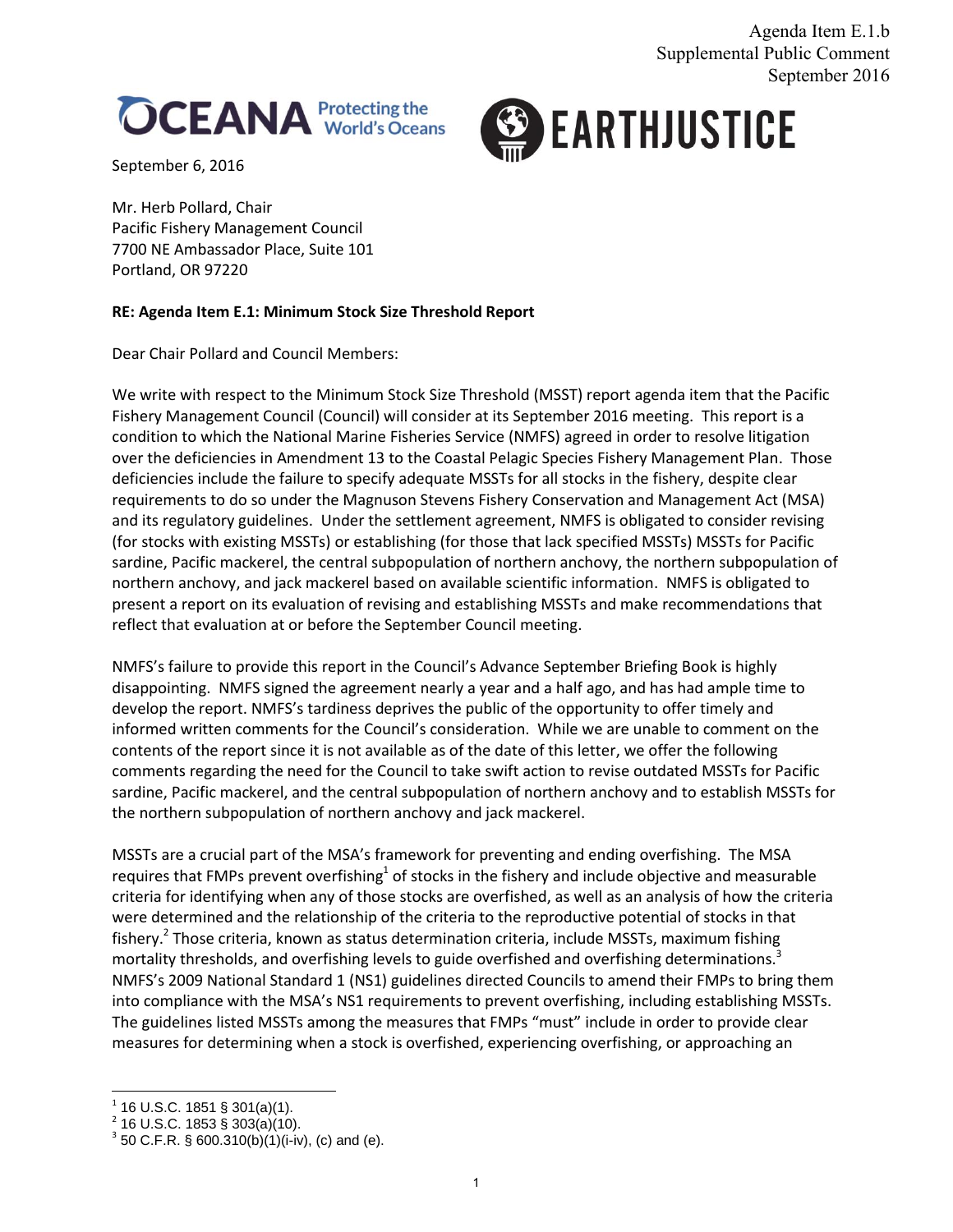overfished condition.<sup>4</sup> These changes should have been made by 2011. Failing to have overfished thresholds for species that are in the fishery poses a serious conservation risk in that managers have no benchmark for determining when a population is overfished, rebuilding plans will not be developed for depleted species, and adequate management attention will not be given to those species.

MSSTs must be expressed in terms of spawning biomass or other measure of reproductive potential and should equal whichever is greater: one-half the MSY stock size, or the minimum stock size at which rebuilding to the MSY level would be expected to occur within 10 years.<sup>5</sup> Neither the MSA nor the NS1 guidelines provide for exemptions for any species regardless of how widely their populations fluctuate. Since the first criteria of "one-half the MSY stock size" is equivalent to one half the biomass at MSY (commonly denoted as  $B_{MSY}$ ), such information is clearly available for all species for which the BMSY reference point is available in a management context. Therefore, if a  $B_{MSY}$  estimate is available in scientific literature that is currently used as a basis for management, the  $\frac{1}{2}$  B<sub>MSY</sub> reference point exists. Unless there is data suggesting a *greater* MSST based on the second criteria (rebuilding to MSY within 10 years), the MSST must be equal to the best available estimate of  $\frac{1}{2}$  B<sub>MSY</sub>.

The CPS FMP currently specifies an MSST of 50,000 mt for Pacific sardines and 18,200 mt for Pacific mackerel. The Environmental Assessment for Amendment 13 lists a MSST value of 50,000 mt for the central subpopulation of northern anchovy (this value is not specified in the FMP itself). None of these overfished thresholds are established in accordance with the NS1 guidelines. MSY is a measure of longterm average yield or catch. F<sub>MSY</sub> is the fishing mortality rate that if applied over the long-term, would result in MSY, and  $B_{MSY}$  is the long-term average size of the stock that is achieved when fishing at  $F_{MSY}$ . For Pacific sardine, based on the science used in Amendments 8 and 13 to the CPS FMP, one-half the MSY stock size as determined in CPS FMP Amendment 8 is 704,000 metric tons.<sup>6</sup> This is based on the constant harvest strategy of  $F_{MSY}$  = 12% (stochastic  $F_{MSY}$ ), resulting in a long-term mean biomass of 1,408,000 metric tons of age 1+ sardine. Therefore 1,408,000 metric tons of age 1+ sardine is equal to the biomass level that produces MSY over the long-term, or  $B_{MSV}$  and the MSST should equal 704,000 metric tons.

More recently, Hurtado-Ferro & Punt 2014<sup>7</sup> produced an updated simulation model for Pacific sardine, which served as the basis for the PFMC's November 2014 action to modify the temperature-based FRACTION parameter.<sup>8</sup> They calculated a new deterministic MSY harvest rate for Pacific sardine of 19%, resulting in a mean B1+ biomass of 571,700 mt (Table 4, Scenario M, Mean B1+), which is equivalent to  $B_{MSY}$ . One half of this value equals 285,850 mt. Absent new information, this appears to be the best, most recent available estimate of B<sub>MSY</sub>, and should therefore be the lower bound of MSST for Pacific sardine.

For the central subpopulation of northern anchovy, the current default harvest control rule uses an MSY proxy of 123,000 mt derived from a bioeconomic model by Conrad 1991 (Conrad 1991 actually

 $\overline{\phantom{a}}$ 

content/uploads/I1b\_ATT1\_REVISED\_ANALYSIS\_SARDINE\_HRVST\_PARMTRS\_MAR2014BB.pdf <sup>8</sup> PFMC and NMFS. 2014. Draft Environmental Assessment. Incorporating the use of a new temperature index into the calculation of the Pacific sardine harvest guideline formula. Agenda Item E.2.a Att.1, November 2014. http://www.pcouncil.org/wp-content/uploads/E2a\_Att1\_Draft\_EA\_SardineHarvestFraction\_NOV2014BB.pdf

 $4$  50 C.F.R. § 600.310(c). Despite the use of 'must' here, it is interesting to note that the national standards in the MSA are treated as "statutory principles that must be followed in any FMP," while NMFS characterizes guidelines as "summariz[ing] Secretarial interpretations" and "intended as aids to decisionmaking; FMPs formulated according to the guidelines will have a better chance' for approval. 50 C.F.R. § 600.305(a)(3).<br><sup>5</sup> 50 C E P .§ 600.310(o)(2)(ii)(P)

 <sup>50</sup> C.F.R. § 600.310(e)(2)(ii)(B).

<sup>&</sup>lt;sup>6</sup> PFMC and NMFS 2011. Amendment 13 to the Coastal Pelagic Species Fishery Management Plan. Draft Environmental Assessment and Regulatory Impact Review, at 57 (Option L, Stochastic Fmsy.)<br><sup>7</sup> Hurtado-Ferro and Punt. 2014. Revised analyses related to Pacific sardine harvest parameters. March 2014 PFMC

Meeting Agenda Item I.1.b. http://www.pcouncil.org/wp-